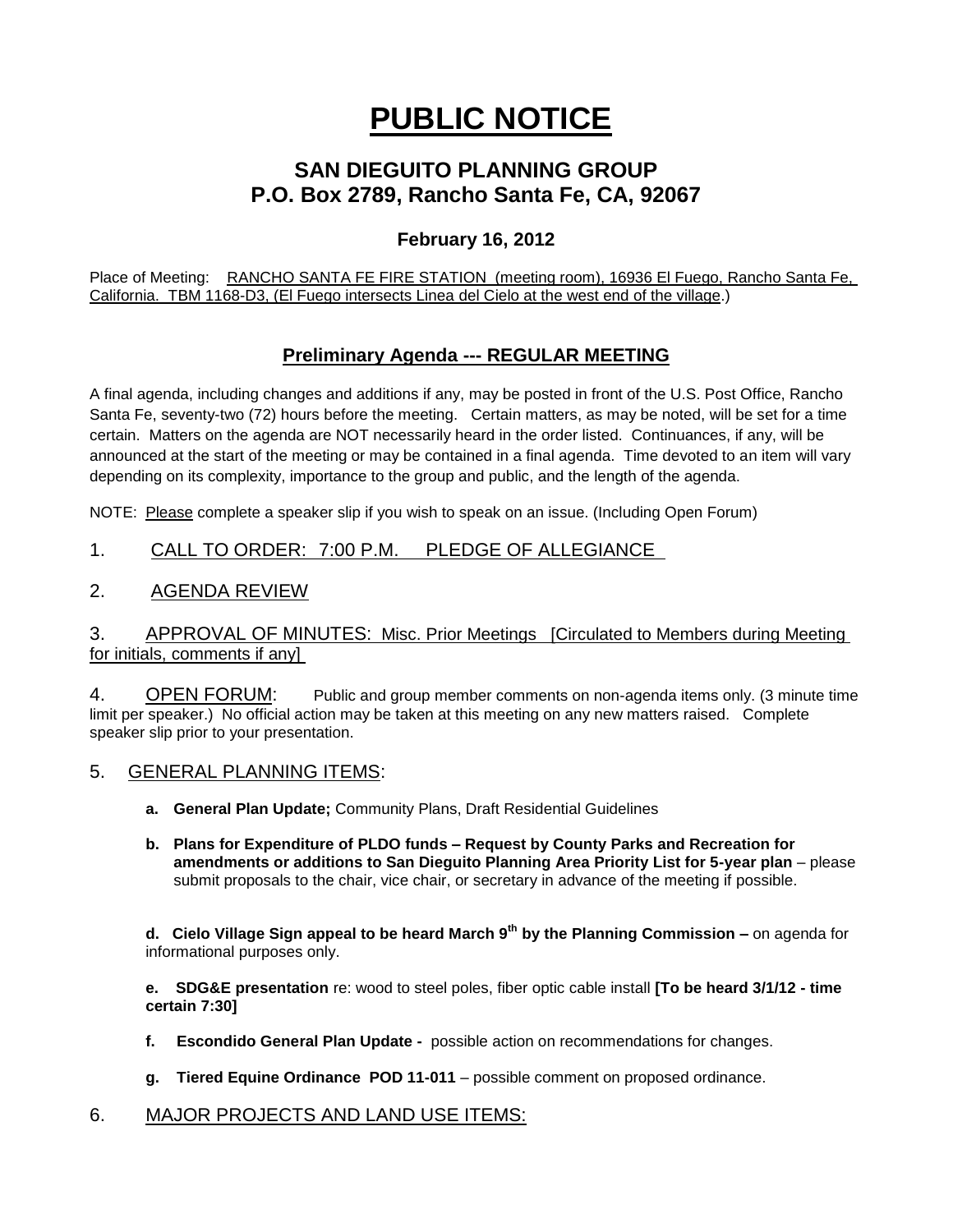**A. 3300-10-037 (P10-037RPL1], REZ 10-004 P 10-037 REZ 10-004 CHINESE BIBLE MUP/REZONE – Santa Fe Valley Chinese Church 16919 Four Gee Road n/o Tallus Glen.** Proposed church in Santa Fe Valley Specific Plan area – 1000 seat main sanctuary, to expand to 1500, with classrooms, offices recreation, school, and ancillary uses. 43 ft. high with two 57 ft. towers; S88 zone to RS-2 zone Applicant contact: Ron Harper, Jr. 858-449-4425 Planner: Bruce Liska **[To be continued – probably to March 1 mtg.]**

**B. STP 10-025 3501-10-025-01 Gilding Residence Lot 313 Crosby Estates -** site plan modification, Top O' the Morning Way and The Road to Reo - APN 267-210-18 appl. Contact: Mark Radford 760-432-0348 Planner: Ira Epstein 858-759-0255 **[to be cont'd to 3/1/12]**

**C.** AD 12-004 Administrative permit for entry gate structure and signage. County planner: Don Kraft **[to be set 2/16/12 – additional description to follow]**

**D. Maitland Site Plan Waiver Request – apn 286-360-02 –** Request for approval of as-built additions to residence – 856 sq. ft., including bedroom, baths, extended family room – one story – subject to El Apajo D Designator Applicant Contact: John Jensen 858-756-2526 Planner: Ira Epstein

**E. 3813-11-001 [REZ 11-001] – TM 5669 –SPA-11-001, STP 11-014] - Crosby Enclave** apn 267-190-03- 00 s/e corner of Del Dios Hwy and Bing Crosby Boulevard, north side of entry to Crosby Estates – requires rezone from S88/A70/RR to RS7, specific plan amendment, site plan review, and subdivision map; Proposal would increase density from 3 single family residential units to 15 lots with 13 dwelling units on 8 acres, entry from Bing Crosby Blvd. - @ 52% of property below 15% slope, with >40% above 50% slope – minimum net lot size @6300 sq. ft. [@ 0.15 acre] Owner: TOR Investments; Applicant Californa West Communities – contact Dan Rehm 858-558-4500 Planner: TBA **[To be cont'd]**

## 7. REPORTS AND GENERAL DISCUSSION:

DEL DIOS NICOLAS CHRISTENFELD PARKS / TAC/COUNTY PARKS JACK MC GEE GENERAL PLAN 2020 + COMMUNITY PLAN LOIS JONES SAN DIEGUITO RIVER PARK BRUCE LISKA/CHACO CLOTFELTER 4S RANCH TOM HICKERSON RSF ASSOCIATION BILL SCHLOSSER/LOIS JONES ROADS & TRAFFIC / SANDAG BILL SCHLOSSER EL CAMINO REAL/VIA DE LA VALLE DON WILLIS/JACK McGEE ELFIN FOREST DOUG DILL / JACQUELINE ARSIVAUD-

BENJAMIN

#### 8. ADMINISTRATIVE MATTERS:

**A**. Consideration and comments on circulation mail

**B.** Future agenda items and planning

**C.** Adding potential projects to Transnet & PLDO Funds Lists for future votes – no action to be taken, except as noted above.

#### *D. Election of Officers for 2012 – May be postponed to March due to RED TAPE Task Force Issues.*

**NOTE: There is a vacancy on the planning group as a result of the expiration of terms. If you wish to participate, we request you provide the chair with a current resume and attend 2 or 3 meetings, depending on our meeting schedule in the next few months.**

**Future Meeting Dates:** 3/1/12 3/15/12 3/29